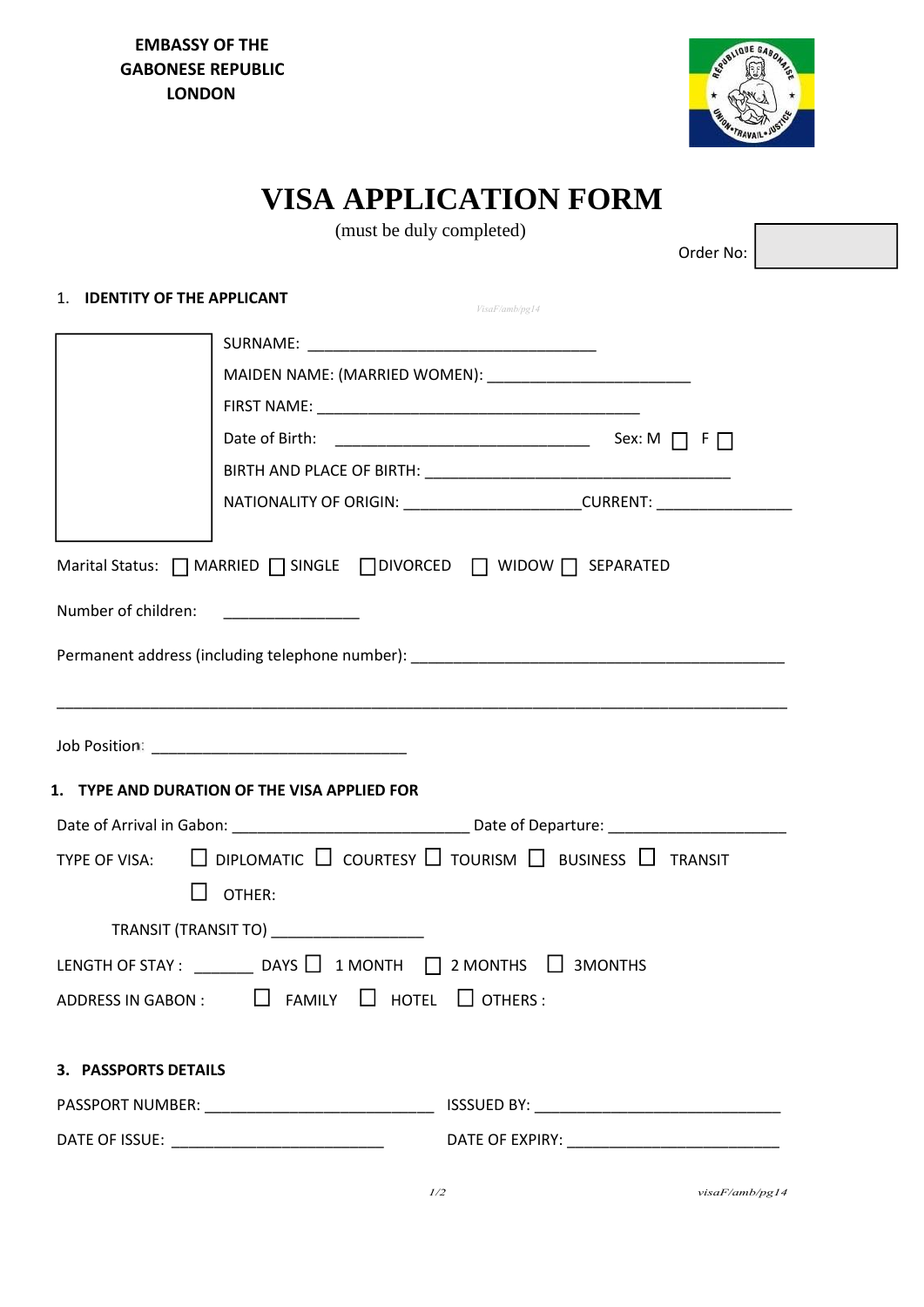| <b>4. ADDITIONNAL INFORMATION</b>                                                                                                                                                                            |
|--------------------------------------------------------------------------------------------------------------------------------------------------------------------------------------------------------------|
| DETAILLED REASONS OF YOUR TRAVEL:                                                                                                                                                                            |
| NUMBER OF ENTRIES REQUESTED                                                                                                                                                                                  |
| $\Box$ SINGLE ENTRY<br>$\Box$ DOUBLE ENTRIES $\Box$ MULTIPLE ENTRIES                                                                                                                                         |
| Have you already lived in GABON longer than three (3) months without interruption?                                                                                                                           |
|                                                                                                                                                                                                              |
|                                                                                                                                                                                                              |
|                                                                                                                                                                                                              |
| Please indicate your exact address in Gabon during your stay there:                                                                                                                                          |
|                                                                                                                                                                                                              |
|                                                                                                                                                                                                              |
|                                                                                                                                                                                                              |
| For a Business trip:                                                                                                                                                                                         |
| Indicate precisely the name and address & length of stay of your business partner                                                                                                                            |
|                                                                                                                                                                                                              |
|                                                                                                                                                                                                              |
| Do you undertake during your stay in Gabon not to accept any employment, paid or unpaid, or try to<br>settle there permanently and to leave Gabonese territory on the expiration of the visa granted to you? |
| My signature binds me and makes me liable to prosecution in case of false declaration and to refusal<br>of my visa in the future.                                                                            |
|                                                                                                                                                                                                              |
|                                                                                                                                                                                                              |
|                                                                                                                                                                                                              |
|                                                                                                                                                                                                              |
| Signature:                                                                                                                                                                                                   |

*2/2 visaF/amb/pg14*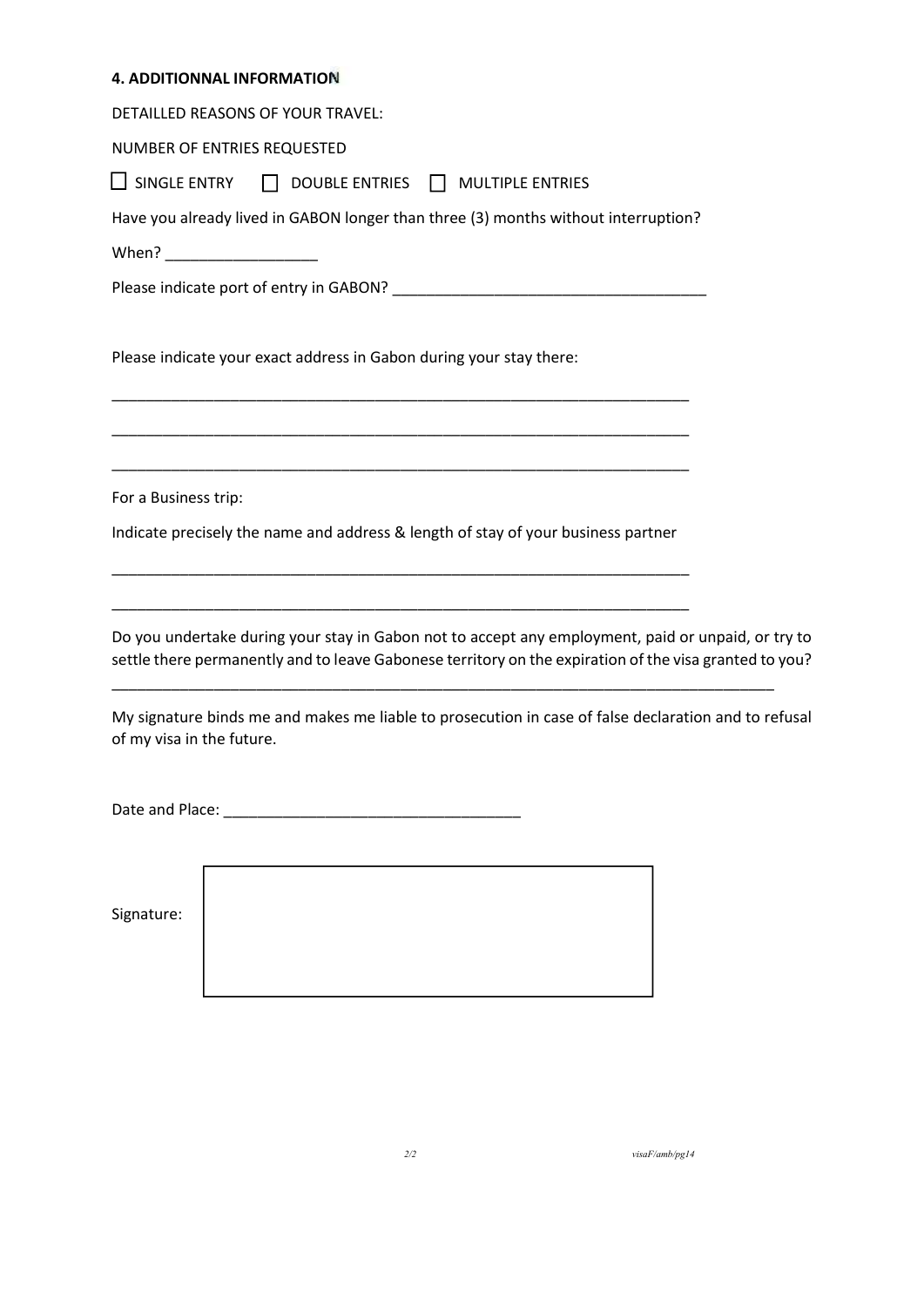

### **Gabon Visa Order Form**

IMPORTANT: If you are paying by BACS and have not received an email notification for payment within 3 days of sending your passport then please free call us on 02037867288 or email us at info@visa24.co.uk. Submission of this application constitutes agreement with the terms & conditions as found on our website at http://www.visa24.co.uk/terms-and-conditions

Kindly ensure all the fields of the visa applications form are completely filled before submitting.

#### **PersonalDetails**

Your passport will be returned to the address that you specify below. As delivery will require a signature, please specify your work address if you are not home during the day. **ALL APPLICANTS MUST FILL IN THIS FORM CLEARLY IN BLOCK CAPITALS.**

|                      | Name/ Company         |  |  |  |  |  |  |  |           |  |  |  |  |  |  |  |  |  |  |  |  |  |  |  |
|----------------------|-----------------------|--|--|--|--|--|--|--|-----------|--|--|--|--|--|--|--|--|--|--|--|--|--|--|--|
|                      |                       |  |  |  |  |  |  |  |           |  |  |  |  |  |  |  |  |  |  |  |  |  |  |  |
|                      | <b>Street Address</b> |  |  |  |  |  |  |  |           |  |  |  |  |  |  |  |  |  |  |  |  |  |  |  |
|                      |                       |  |  |  |  |  |  |  |           |  |  |  |  |  |  |  |  |  |  |  |  |  |  |  |
| Postal Code and City |                       |  |  |  |  |  |  |  | Telephone |  |  |  |  |  |  |  |  |  |  |  |  |  |  |  |
|                      |                       |  |  |  |  |  |  |  |           |  |  |  |  |  |  |  |  |  |  |  |  |  |  |  |
|                      | <b>Email Address</b>  |  |  |  |  |  |  |  |           |  |  |  |  |  |  |  |  |  |  |  |  |  |  |  |
|                      |                       |  |  |  |  |  |  |  |           |  |  |  |  |  |  |  |  |  |  |  |  |  |  |  |

#### **Service required**

|                      | Visa Type                          | <b>Processing Time</b>                                                      | Fee     | Quantity | Total |
|----------------------|------------------------------------|-----------------------------------------------------------------------------|---------|----------|-------|
|                      | Single Entry, 30 Days              | Next Day                                                                    | £220.00 |          |       |
|                      | Single Entry, 30 Days              | Week                                                                        | £140.00 |          |       |
| <b>Tourist Visa</b>  | Double Entry, 3 Month              | Next Dav                                                                    | £260.00 |          |       |
|                      | Double Entry, 3 Month              | Week                                                                        | £210.00 |          |       |
|                      | Multi Entry, 3 Month               | Next Dav                                                                    | £350.00 |          |       |
|                      | Multi Entry, 3 Month               | 1 Week                                                                      | £275.00 |          |       |
|                      |                                    |                                                                             |         |          |       |
|                      | Single Entry, 30 Days              | Next Dav                                                                    | £300.00 |          |       |
|                      | Single Entry, 30 Days              | Week                                                                        | £250.00 |          |       |
| <b>Business Visa</b> | Double Entry, 3 Month              | Next Dav                                                                    | £370.00 |          |       |
|                      | Double Entry, 3 Month              | Week                                                                        | £320.00 |          |       |
|                      | Multi Entry, 3 Month               | Next Dav                                                                    | £490.00 |          |       |
|                      | Multi Entry, 3 Month               | 1 Week                                                                      | £450.00 |          |       |
|                      |                                    |                                                                             |         |          |       |
|                      | <b>Passport Protection Program</b> |                                                                             | £5.00   |          |       |
|                      |                                    | Passport Photos (Set of 8 photos, can email us a clear photo to process it) | £7.00   |          |       |
|                      |                                    |                                                                             |         | Total    |       |

#### **Travelers Details**

| Surname, First name | Passport number | Travel date | Date passport must be returned |  |  |  |  |
|---------------------|-----------------|-------------|--------------------------------|--|--|--|--|
|                     |                 |             |                                |  |  |  |  |
|                     |                 |             |                                |  |  |  |  |
|                     |                 |             |                                |  |  |  |  |

## **Delivery Options**<br>□ Roval Mail Special D

- $□$  Royal Mail Special Delivery ™ Next Day for £10.00 extra<br>  $□$  Royal Mail Special Deliver Next Day with Consequential I
- Royal Mail Special Deliver Next Day with Consequential Loss Add £16.00 with Consequential Loss, lost, damaged or delayed packages are Insured up to £2,500 by Royal Mail
- ¨ Royal Mail Special Delivery Guaranteed TM Next Day with 9am Delivery £20.00 extra
- □ I provided my own Prepaid return envelope
- $\square$  I will have somebody pick it up from your office. Please specify:
- $\square$  I will organize my own courier to pick it up. Please specify if known:

#### **Payment Method**

- □ **BACS** you will receive an email with our bank details to make the bank transfer.
- □ **Cash**, £ enclosed.
- □ **Cheque/Postal order,** please make this payable to **VISA24.**